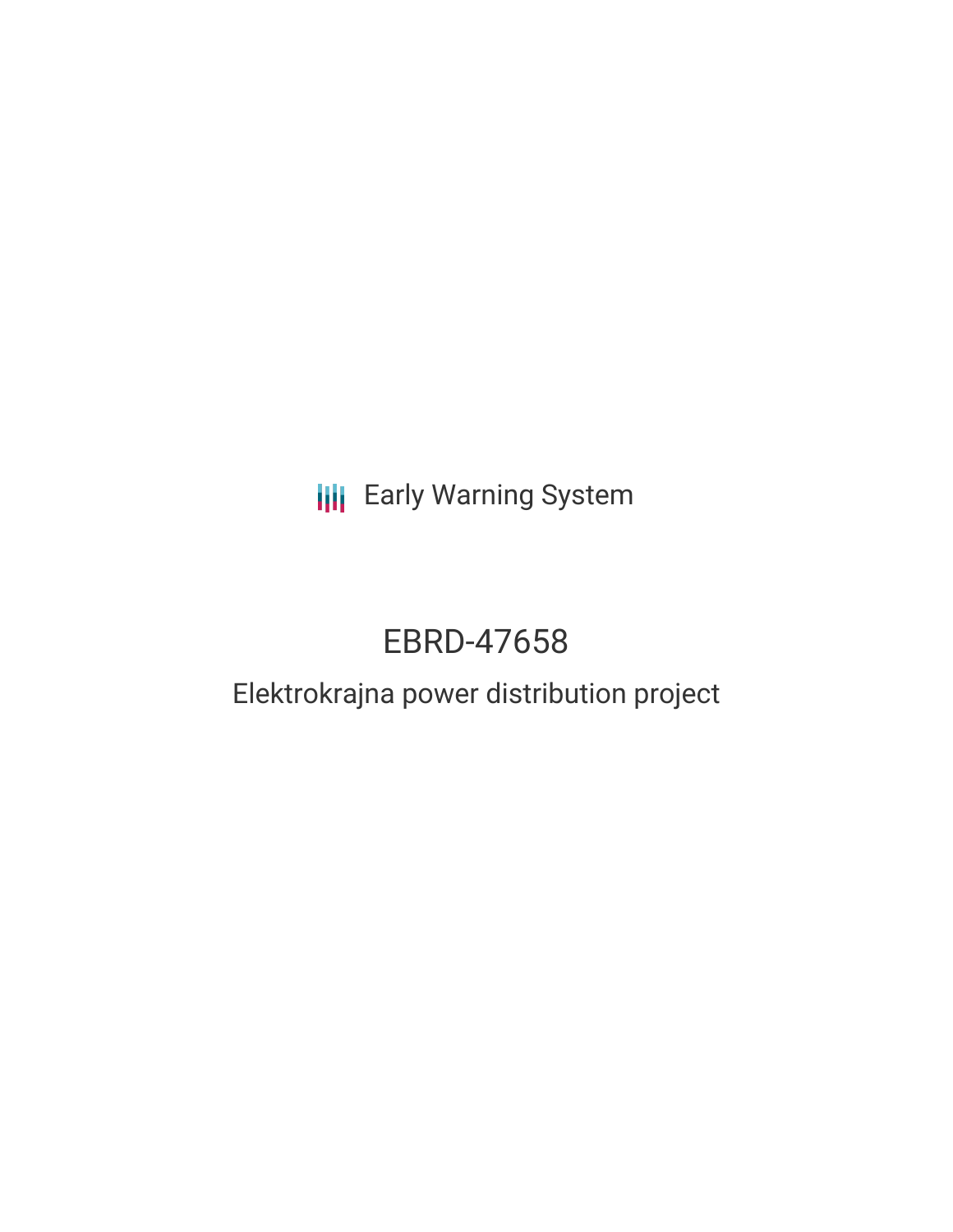

## **Quick Facts**

| <b>Countries</b>               | Bosnia and Herzegovina                                  |
|--------------------------------|---------------------------------------------------------|
| <b>Financial Institutions</b>  | European Bank for Reconstruction and Development (EBRD) |
| <b>Status</b>                  | Approved                                                |
| <b>Bank Risk Rating</b>        | B                                                       |
| <b>Voting Date</b>             | 2016-12-14                                              |
| <b>Borrower</b>                | ZP Elektrokrajina a.d. Banja Luka                       |
| <b>Sectors</b>                 | Energy                                                  |
| <b>Investment Type(s)</b>      | Loan                                                    |
| <b>Investment Amount (USD)</b> | $$16.79$ million                                        |
| <b>Project Cost (USD)</b>      | $$16.79$ million                                        |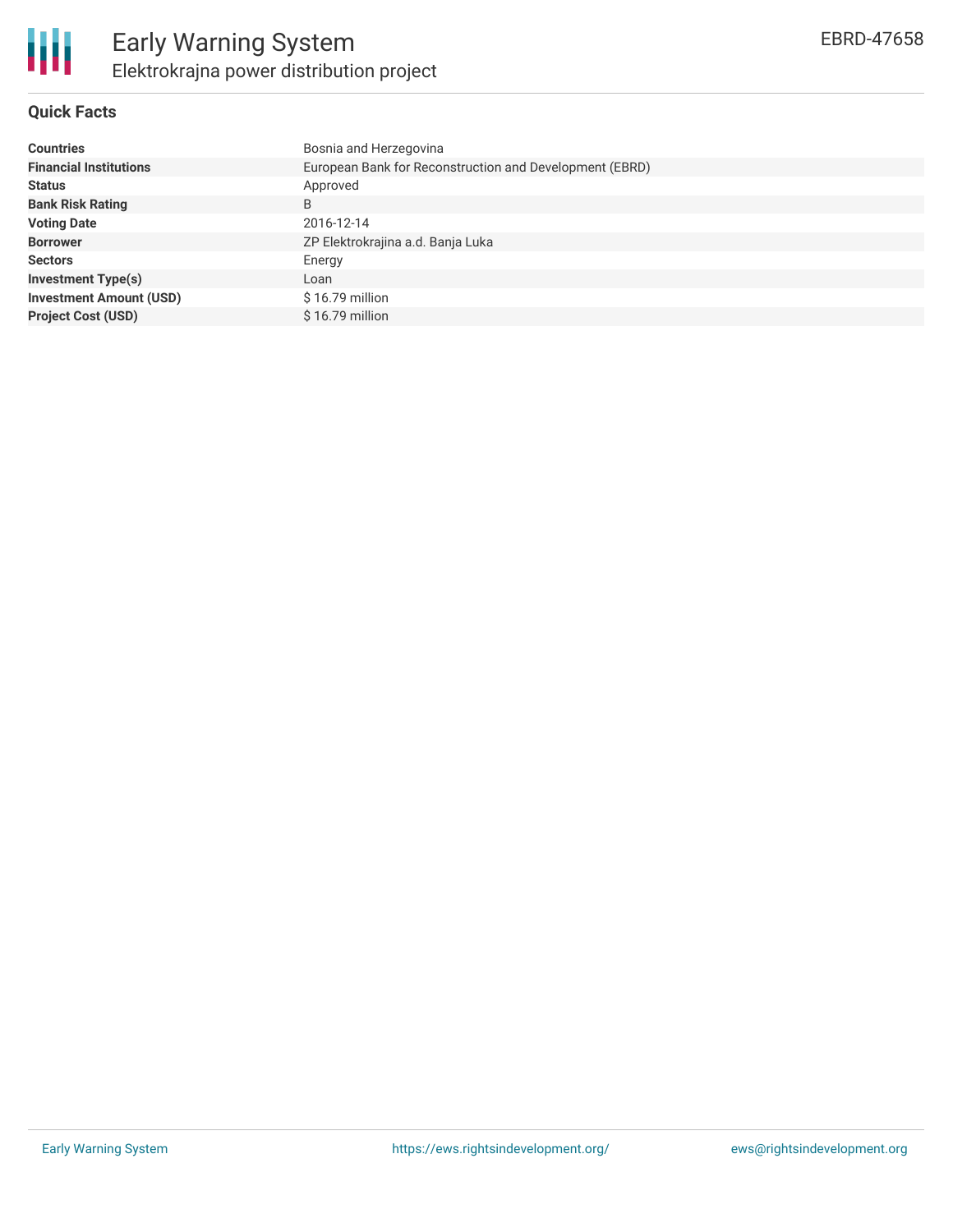

#### **Project Description**

The EBRD is providing a EUR 15 million senior corporate loan to ZP Elektrokrajina a.d. Banja Luka, an electricity distribution company established under the laws of Republika Srpska in Bosnia and Herzegovina for the (i) reconstruction of medium and low-voltage networks, (ii) the reconstruction of substations and (iii) the introduction of smart metering in the territory covered by ZP Elekrokrajina.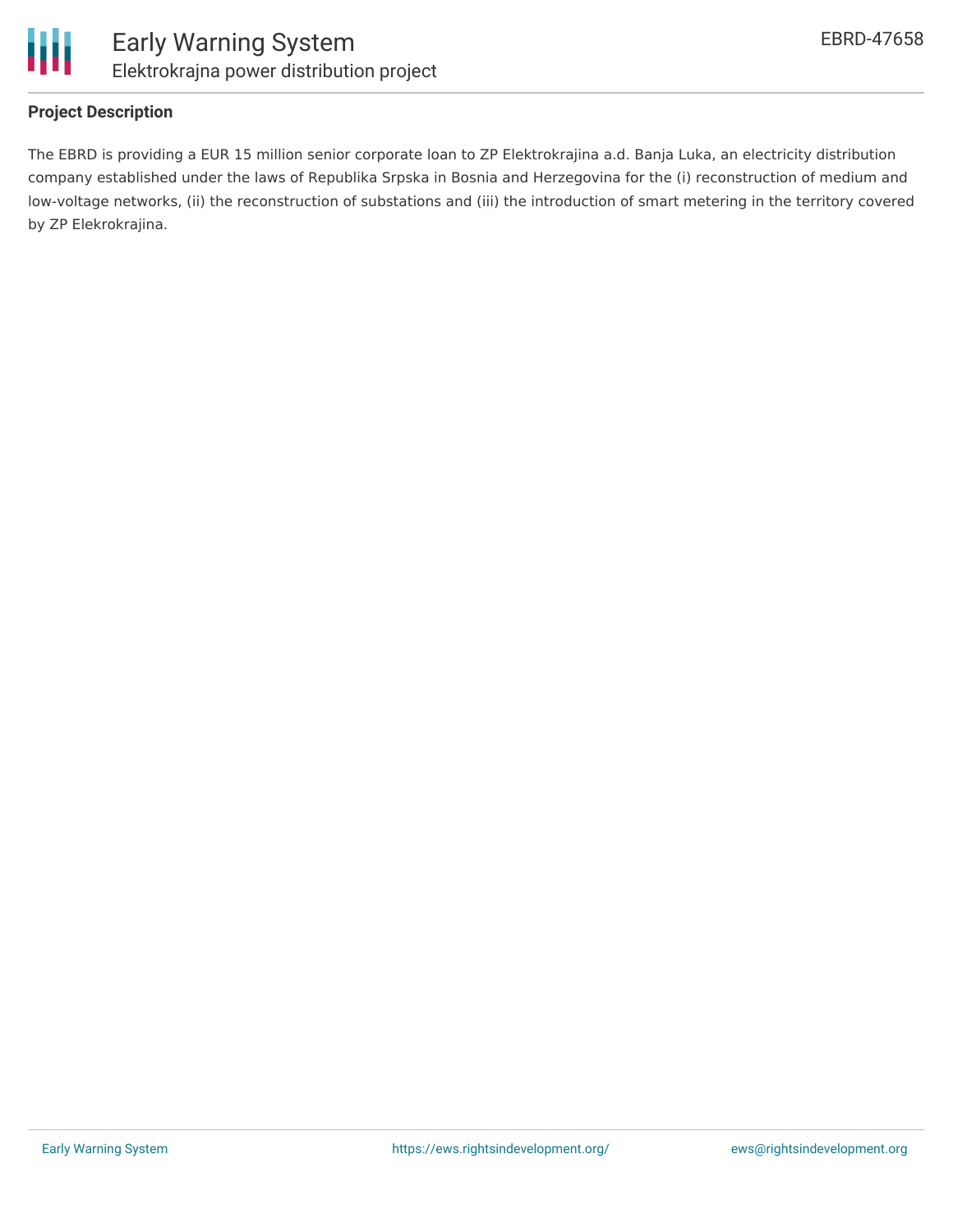#### **Investment Description**

European Bank for Reconstruction and Development (EBRD)

ELEKTROKRAJINA A.D. BANJA LUKA is a power distribution company servicing approximately 50 per cent of consumers (or 16 municipalities) in the Republika Srpska in Bosnia and Herzegovina. The company is majorityowned (65 per cent) by Elektroprivreda Republike Srpske (EPRS), one of the three national energy utilities 100 per cent-owned by the Government of Republika Srpska that cover electricity generation and distribution in Republika Srpska. Elektrokrajina employs some 1,700 employees and is the largest distribution subsidiary (out of a total of 5 distribution subsidiaries in EPRS).